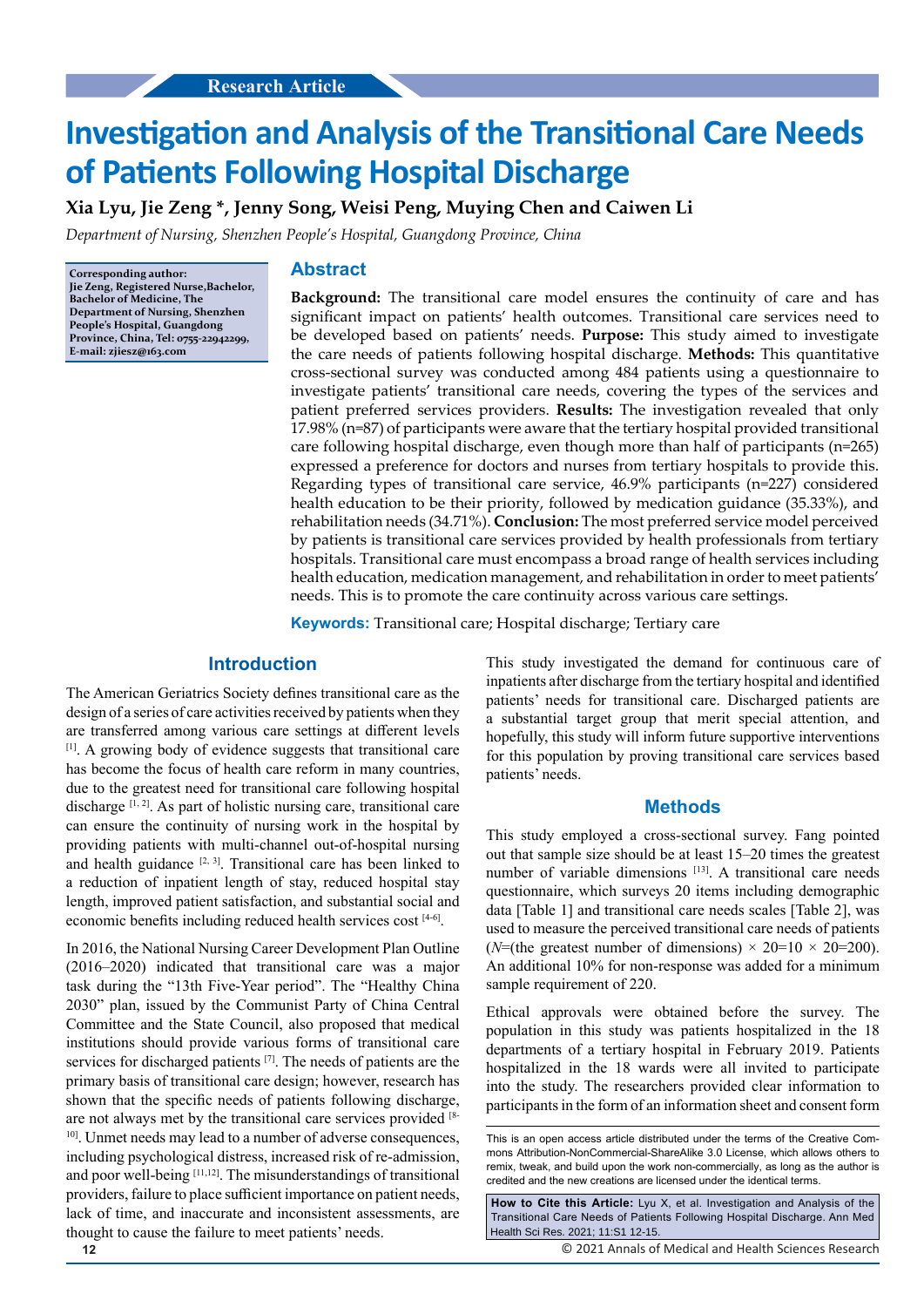including the purpose of the study and the right to withdraw from the research. It took approximately 10–15 min to complete the questionnaires. A total of 492 questionnaires were distributed in this survey and 484 questionnaires were completed, with a valid rate of 98.37%. Analyses were performed using IBM SPSS (version 23.0, Chicago, IL, USA) statistical software. A significance level of 0.05 (2-sided test, power=0.9) was used. Mean, standard deviation, and [constituent](C:/Program Files (x86)/Youdao/Dict/8.5.3.0/resultui/html/index.html#/javascript:;) [ratio](C:/Program Files (x86)/Youdao/Dict/8.5.3.0/resultui/html/index.html#/javascript:;) were used to describe patient needs.

# **Results**

Of the 484 participants, 51.86% (*n*=251) were male and 48.14% (n=233) were female. Most patients (76.45%) could take care of themselves independently without assistance. Almost three quarters (*n*=380, 78.15%) of patients were hospitalized in the department of medicine and surgery. Detailed information is displayed in Table 1.

This survey revealed that only 17.98% (n=87) of patients were aware that their admission hospital provided transitional care following discharge. There were 54.75% patients (n=265) who would like doctors and nurses in their admission hospital to provide transitional care services, while only 5.17% of patients choose community doctors and nurses as their preferred providers. Concerning transitional care service content, approximately half (n=227, 46.90%) considered health education as their primary

| Table 1: Profile of participants. |             |  |  |
|-----------------------------------|-------------|--|--|
| <b>Hospitalized individuals</b>   | N(% )       |  |  |
| <b>Sex</b>                        |             |  |  |
| Male                              | 251 (51.86) |  |  |
| Female                            | 233 (48.14) |  |  |
| Age (years)                       |             |  |  |
| $<$ 45                            | 173 (35.74) |  |  |
| $45 - 59$                         | 122 (25.21) |  |  |
| $60 - 74$                         | 123 (25.41) |  |  |
| 75–89                             | 61 (12.60)  |  |  |
| $\geq 90$                         | 5(1.03)     |  |  |
| <b>Education</b>                  |             |  |  |
| Elementary school or below        | 116 (23.96) |  |  |
| Junior middle school              | 105 (21.69) |  |  |
| High /Secondary vocational school | 98 (20.25)  |  |  |
| College/ University or above      | 165 (34.09) |  |  |
| <b>Department</b>                 |             |  |  |
| Internal medicine                 | 204 (42.15) |  |  |
| Surgery                           | 176 (36.36) |  |  |
| <b>Obstetrics</b>                 | 59 (12.19)  |  |  |
| Pediatric                         | 22(4)       |  |  |
| Oncology                          | 23 (4.75)   |  |  |
| Self-care ability                 |             |  |  |
| Completely independent            | 370 (76.45) |  |  |
| Partly dependent on others        | 77 (15.91)  |  |  |
| Completely dependent on others    | 37 (7.64)   |  |  |

| Table 2: Patient needs for transitional care service models and<br>providers. |             |                                                                        |                |  |
|-------------------------------------------------------------------------------|-------------|------------------------------------------------------------------------|----------------|--|
| <b>Service Model</b>                                                          | N (%)       | <b>Providers</b>                                                       | N (%)          |  |
| Outpatient service                                                            | 181 (37.40) | Doctors and nurses in<br>the hospital where the<br>patient is admitted | 265<br>(54.75) |  |
| Home visit                                                                    | 123 (25.41) | Doctors and nurses in<br>nearby hospitals                              | 60<br>(12.40)  |  |
| Telephone guidance                                                            | 105 (21.69) | Community doctors and<br>nurses                                        | 25(5.17)       |  |
| Community<br>service                                                          | 56 (11.57)  | Any health professionals                                               | 98<br>(20.25)  |  |
| Rehabilitation                                                                | 4(0.83)     | Other providers                                                        | 37 (7.64)      |  |
| Self-care                                                                     | 54 (11.16)  |                                                                        |                |  |
| Other means                                                                   | 54 (4.55)   |                                                                        |                |  |

| Table 3: Patient needs for transitional care service content. |             |  |  |
|---------------------------------------------------------------|-------------|--|--|
| Service content                                               | N (%)       |  |  |
| Health education                                              | 227 (46.90) |  |  |
| Medication guide                                              | 171 (35.33) |  |  |
| Rehabilitation care                                           | 168 (34.71) |  |  |
| Remove stitches and change wound<br>dressing                  | 51 (10.54)  |  |  |
| Maternal and infant care                                      | 41 (8.47)   |  |  |
| Maintenance of postoperative drainage<br>tube                 | 18 (3.72)   |  |  |
| Maintenance of stomach tube                                   | 11(2.27)    |  |  |
| Other chronic wound care                                      | 10(2.07)    |  |  |
| Maintenance of peritoneal dialysis lines                      | 9(1.86)     |  |  |
| Care of pressure ulcers                                       | 7(1.45)     |  |  |
| Diabetic foot care                                            | 6(1.24)     |  |  |
| Catheter maintenance                                          | 4(0.83)     |  |  |
| Care of trachea cannula                                       | 4 (0.83)    |  |  |

need, followed by medication guidance (n=171, 35.33%), and rehabilitation care (n=168, 34.71%). Detailed information is displayed in Tables 2 and 3.

# **Discussion**

This study showed that only 17.98% of inpatients were aware that the doctors and nurses from the tertiary hospital could provide transitional care after their discharge. This finding indicates insufficient health education about transitional care services by health providers to their patients before discharge. Transitional care encompasses a broad range of health services and intends to meet the needs of patients who might be discharged from hospital with varying degrees of health problems. It intends to promote the continuity care of patients across care settings  $[14,15]$ . In the context of worldwide efforts to improve the quality of life of patients after discharge [16-19], it is very important to ensure that patients can access transitional care services after discharge. There is a need to provide patients with health related information about transitional care prior to hospital discharge. As transitional care can be helpful in improving patients' satisfaction with care, reducing re-hospitalization rates and lowering the cost of health services [3].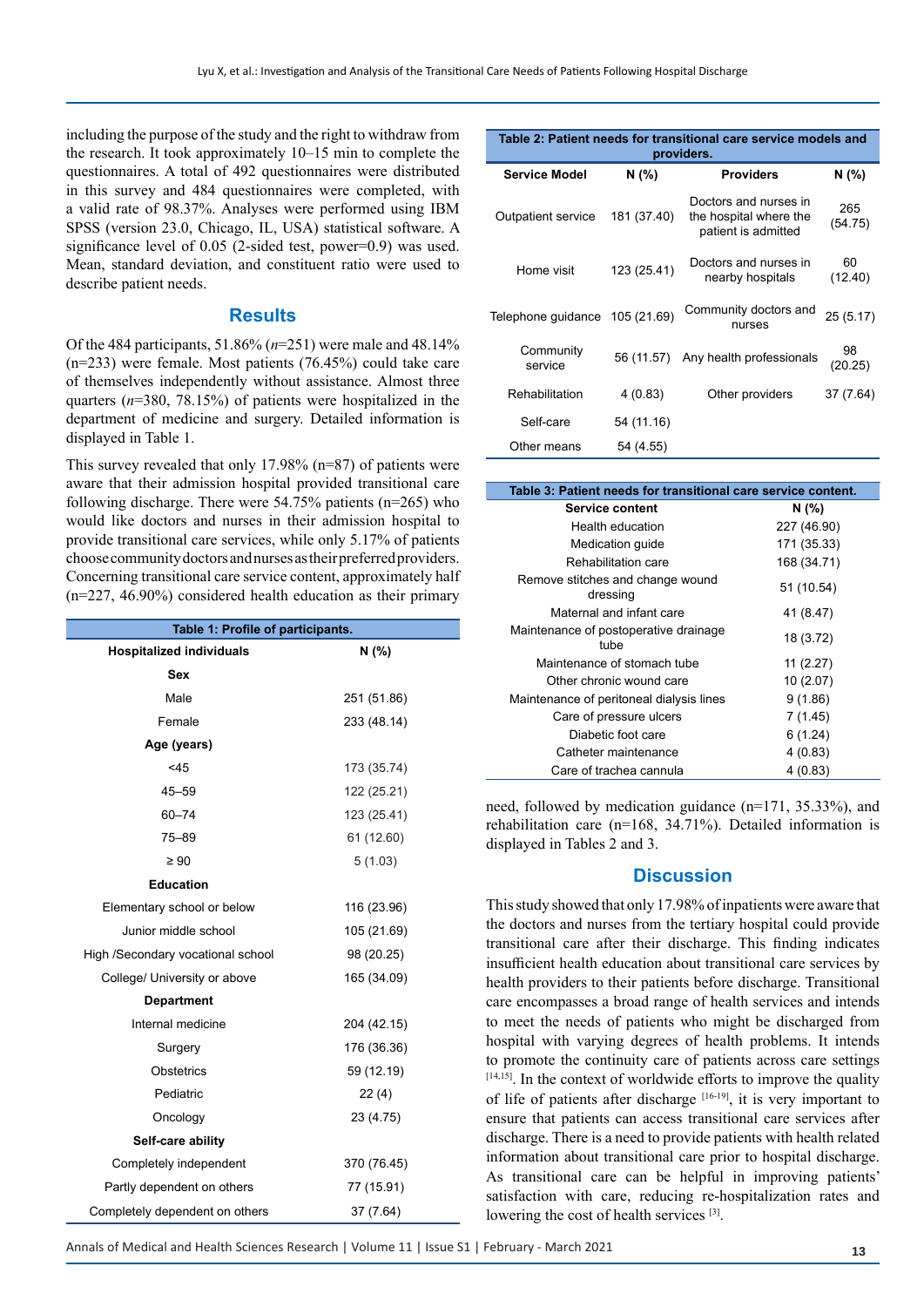This study also revealed that the top three demands for health services after patient discharge were health education (46.90%), medication guidance (35.33%), and rehabilitation services (34.71%). Patients may lack care-related knowledge due to their age, health literacy, capacity to receive information, and absence of professional guidance [20]. Therefore, health education including medication management and disease-specific health information throughout hospitalization and during the transitional care process after discharge must be provided to patients by health professionals for the improvement of health services [21, 22]. Hence, it is prudent to examine the competency of health professionals in providing health education for expanding healthcare access and improving healthcare provision.

Patient demand for transitional care covers a wide range of services, including pharmacy, rehabilitation, psychology, nutrition, wound care, maintenance of catheters/cannulas, maternal and child health care, etc. Therefore, transitional care requires the cooperation of a multidisciplinary team, to participate in and implement services to meet the multidimensional needs of patients and families [23]. For the purpose of meeting the increasing needs of patients, advanced nursing practice including wound management and rehabilitation services need to be encouraged to ensure competent care.

In terms of forms of care, this study shows that outpatient services accounted for 37.40%, home visits 25.41%, and telephone guidance 21.69%. The results indicate that most patients consider receiving outpatient services provided by a tertiary hospital staff as more appropriate. Home visiting services by transitional care team, which was the second preferred option, can provide patients with convenient professional care services and face-to-face guidance. Further, home visits provide more opportunities for unobstructed direct communication between health professionals and patients, targeted individualized care, and are the basis for transitional care implementation [24].

More than two-thirds of participants expected doctors and nurses in their admission hospitals to provide transitional home visits after discharge, while only 5.17% chose community nurses. Compared with community nurses, patients were more likely to accept post-discharge transitional care from clinical staff in tertiary hospitals. A possible reason is that patients believe that clinical staff in tertiary hospitals has rich clinical experience and strong technical skills, which can better meet the complexity of patients' care needs [25,26], even though community-based care contributes to an increased health services access and reduced health related costs. A hospital-community integrated transitional care model is a time-saving and feasible service model, which takes advantage of specialized technology and facilitates the transition of quality care resources to the community. This finding is congruent with previous studies indicating that hospital-community integrated transitional care models can improve patient quality of life [27-29].

# **Conclusion**

This study investigated the demands for transitional care services by patients following hospital discharge. The most preferred service perceived by patients is transitional care by health professionals from their admission hospitals. Transitional

care must encompass a broad range of health services including health education, medication management, and rehabilitation in order to meet patients' needs and promote the safe passage of patients across various care settings.

This study has several limitations. First, participants were chosen from one tertiary hospital which may restrict the generality of the findings of this study. Second, this study examined patients' perceived needs for transitional care after discharge while they were in hospital. This might not completely reflect their actual needs after discharge, as their demands will change with personal experience and disease. Further investigation using a well-designed longitudinal study could be used to evaluate changes in patients' care needs for transitional care at different stages.

#### **References**

- 1. Marcotte LM, Reddy A, Zhou L, Miller SC, Hudelson C, Liao JM. Trends in utilization of transitional care management in the United States. JAMA Netw Open 2020;3: e1919571.
- 2. Naylor MD, Aiken LH, Kurtzman ET, Olds DM, Hirschman KB. The care span: The importance of transitional care in achieving health reform. Health Aff (Millwood) 2011; 30: 746-54.
- 3. Ang YH, Ginting ML, Wong CH, Tew CW, Liu C, Sivapragasam NR, et al. From hospital to home: impact of transitional care on cost, hospitalisation and mortality. Ann Acad Med Singapore. 2019;48: 333-337.
- 4. Chan DKY, Zhang S, Liu Y, Upton C, Kurien PE, Li R, et al. Effectiveness and analysis of factors predictive of discharge to home in a 4-year cohort in a residential transitional care unit. Aging Med (Milton) 2019; 2: 162-167.
- 5. Deng A, Yang S, Xiong R. Effects of an integrated transitional care program for stroke survivors living in a rural community: a randomized controlled trial. Clin Rehabil 2020; 269215520905041.
- 6. Wong FK, Yeung SM. Effects of a 4-week transitional care programme for discharged stroke survivors in Hong Kong: a randomised controlled trial. Health Soc Care Community 2015; 23: 619-31.
- 7. National nursing development plan (2016—2020). Nursing Management. 2017;1: 1-5.
- 8. Graham CL, Ivey SL, Neuhauser L. From hospital to home: assessing the transitional care needs of vulnerable seniors. Gerontologist 2009;49: 23-33.
- 9. Robison J, Shugrue N, Porter M, Fortinsky RH, Curry LA. Transition from home care to nursing home: unmet needs in a home- and community-based program for older adults. J Aging Soc Policy 2012; 24: 251-70.
- 10. Hughes AK, Woodward AT, Fritz MC, Swierenga SJ, Freddolino PP, Reeves MJ. Unmet needs of us acute stroke survivors enrolled in a transitional care intervention trial. J Stroke Cerebrovasc Dis 2020;29: 104462.
- 11. Xie X, Song Y, Yang H, Nie A, Chen H, Li JP. Effects of transitional care on self-care, readmission rates, and quality of life in adult patients with systemic lupus erythematosus: a randomized controlled trial. Arthritis Res Ther 2018;20: 184.
- 12. Chan WX, Wong L, Wong R. Transitional care to reduce heart failure readmission rates in South East Asia. Card Fail Rev 2016;2: 85-89.